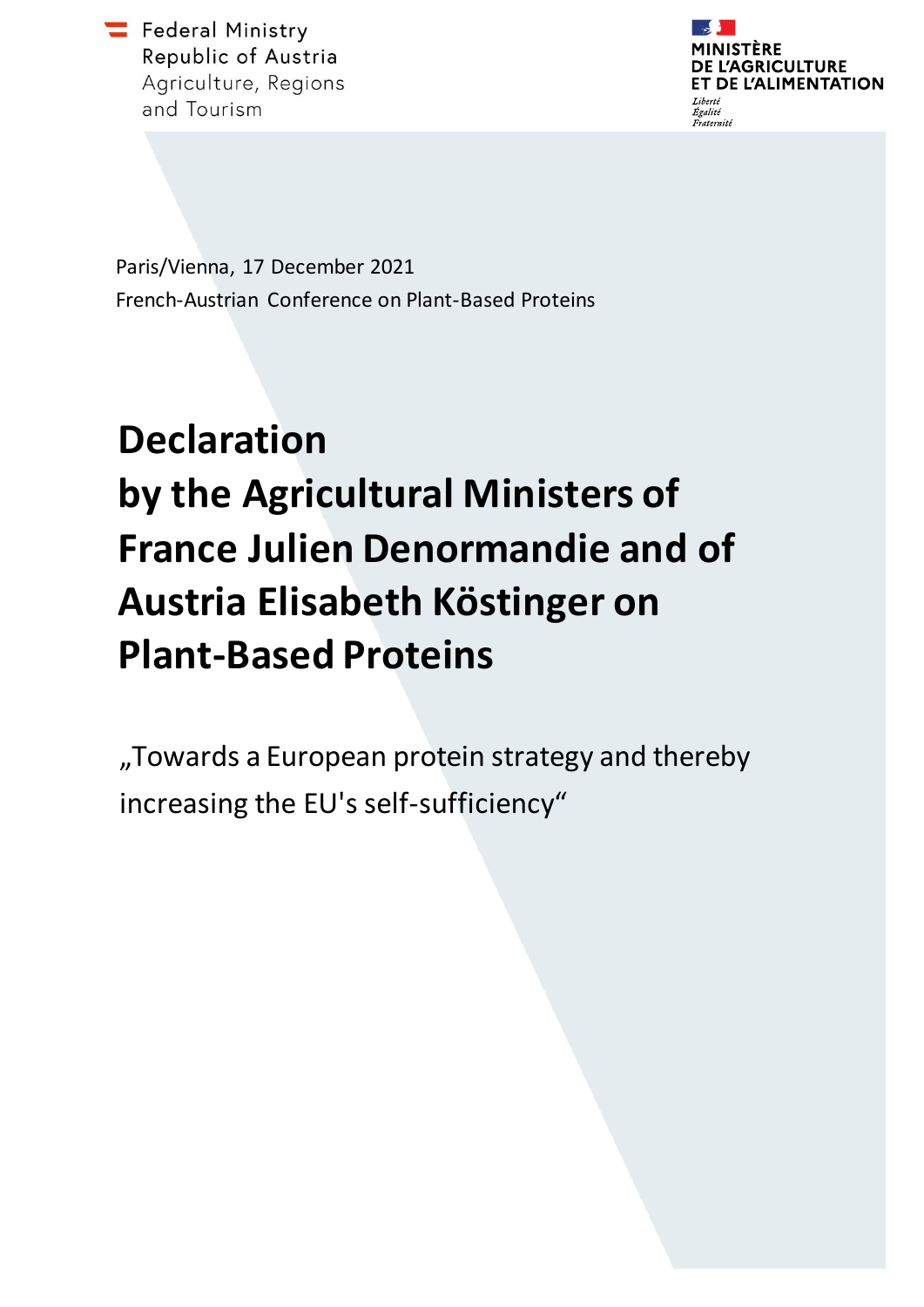## **Declaration**

## Enhancing the potential of plant-based proteins in Europe

The transition towards sustainable food systems is essential for addressing the current environmental and climate challenges faced by the European agricultural sector. The COVID-19 pandemic has highlighted the great resilience of the European agriculture, which was consistently able to supply our citizens with sufficient, safe, affordable and high-quality food. **Maintaining functioning, sustainable, and resilient food supply chains is crucial for our future.**

To achieve this goal, we need to make the best possible use of the potential of the European agriculture, especially with regard to the cultivation of plant-based proteins. Due to the capability to fix nitrogen from the air, increasing the production of legumes or protein crops is a response to the dependencies in mineral nitrogen and plant-based proteins, but also to address environmental issues. Moreover, the increased cultivation of legumes will contribute to a more sustainable and diversified agriculture, less dependent on external mineral fertilizer inputs. The further development of legumes will contribute equally to addressing the environmental and climatic challenges faced by the European agricultural sector while meeting the objectives of the European Green Deal. Promoting legumes will moreover enhance food security and sovereignty in the EU, while decreasing our dependence on imports and the risk of greater deforestation in third countries.

**In order to face these challenges, both France and Austria have developed national protein strategies.** The Austrian and French strategies include several measures fostering the production of plant-based proteins. These measures aim at increasing sustainable production, leveraging the positive impacts of the cultivation of plant-based proteins on the climate and the environment, and address food aspects such as proce ssing capacities, research and innovation. **However, the protein sector as well as research and sustainable innovation have to be further strengthened at European level.**

Today, developing the production of plant-based proteins in Europe remains one of the most efficient ways to counter both environmental and climate challenges. In line with the